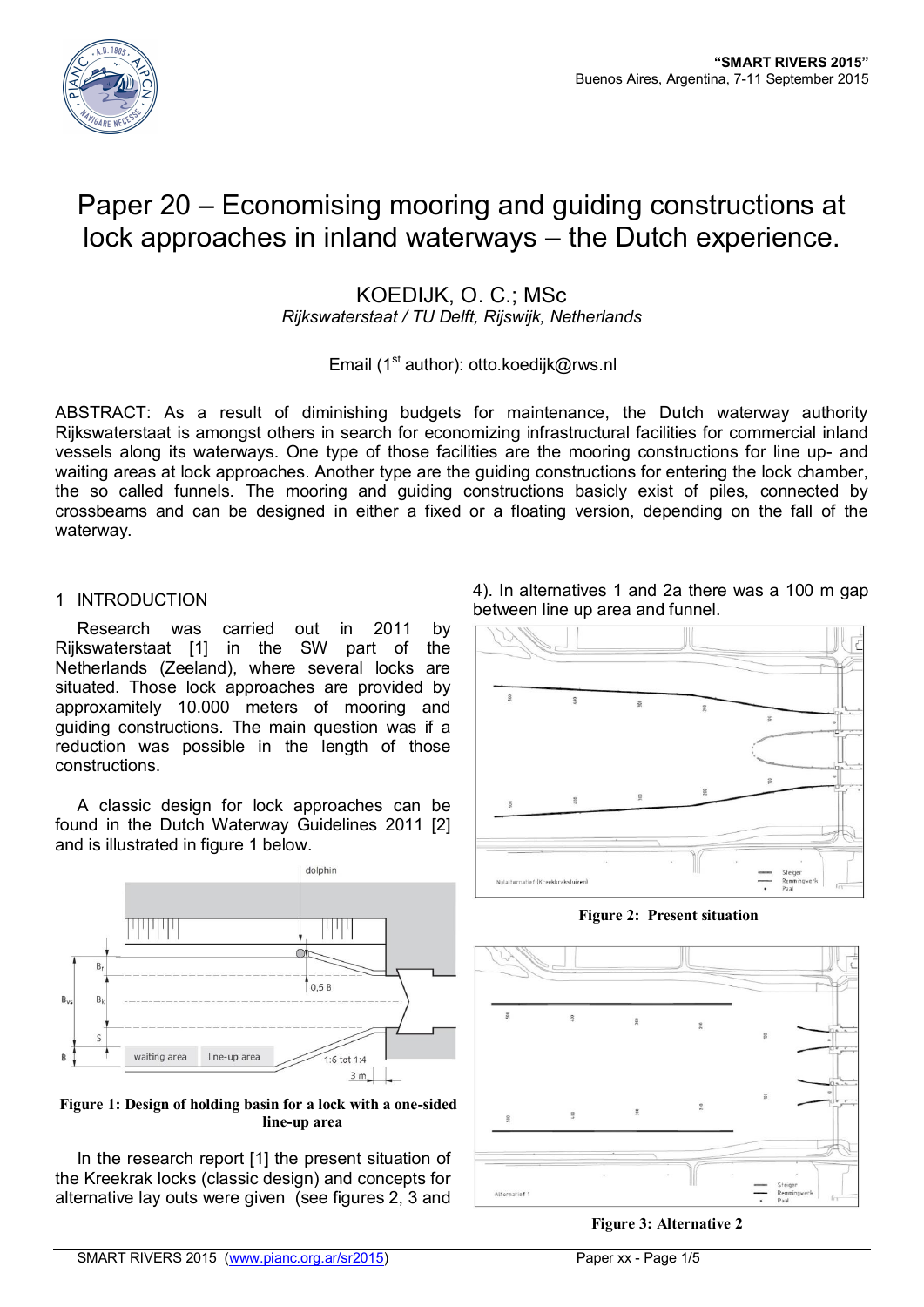



**Figure 4: Alternative 2a**

Regarding some doubts to introduce this (r)evolutionary concept of alternative 2 right away, the Marin Institute in the Netherlands was asked for a second opinion by Rijkswaterstaat in 2013 [3].

# 2 THE MARIN RESEARCH

#### 2.1 *Introduction*

The primary goal of the research by the Marin Institute was to determine whether the concept of the gap between line up area and funnel was safe, considering the lesser manoeuvrability of (empty) push convoys and (smaller) motorvessels without bow steering. The secondary goal was to study aspects like the necessity of crossbeams on piles at line up- and waiting areas, the form of the connection between funnel and lockgate, and the necessity and dimensions of provisions on solitary piles for mooring.

### 2.2 *Operationalisation of the Marin research*

As stated before, push convoys and smaller motorvessels of Rijkswaterstaat classes B1 and B2 resp. M1 and M2 [see Appendix 1] were identified as having potentially the largest problems with the new design concept, especially in situations with strong sidewind.

These ship types were analysed for their passage of two locks: the Beatrix locks, which were to be extended shortly with one extra lock and the Krammer locks, having ofter stronger winds as a result of a closer location to the sea.

In short, the 2 target groups of ships were studied in 3 ways:

- 1. An inventory of the mains for manoeuvring of the target ships that passed the locks mentioned;
- 2. The use of the mooring- and guiding constructions by the target ships;
- 3. The frequency of appearance of high risk situations (the combination of strong sidewind/bad sight and the passage of the empty target ships).

 Ad. 1 The inventory was executed by a questionnaire; skippers were questioned by telephone.

Ad. 2 The use of the mooring was examined by both the questionnaire mentioned and additionally a workshop among skippers with large experience on the target ships.

Ad. 3 These frequencies were determined by means of queries from databases from Rijkswaterstaat and the Royal Netherlands Meteorological Institute (KNMI). The latter concerned direction and speed of the wind (average data for 10 minutes periods).

# 3 RESULTS OF THE QUESTIONNAIRE

### 3.1 *Smaller motorvessels (M1 and M2)*

It appeared that approximately 91% of these motorvessels was provided with a bow truster or rudder.

Helmsmen would moor at the line up- and waiting area, rather than keeping the ship steady afloat in wind conditions. Sliding along the full quiding construction by vessels without bow truster from line up area into the lock is not done because the risk of damage. In those cases the skipper prefers to land on the upper part of the funnel, not far from the lock gate.

### 3.2 *Push convoys (B1 and B2)*

Only 9% of the B1 and B2 push convoys appeared to be provided by a bow truster at the pushed unit.

As a result, skippers declared to moor at the line upand waiting area when waiting. Moreover they slide along the guiding constructions regularly to move into the lock. Some of the respondents pointed out that this was the only way to get inside the lock. Pushed units without bow trusters are seldom navigated if the wind force exceeds Bft 6.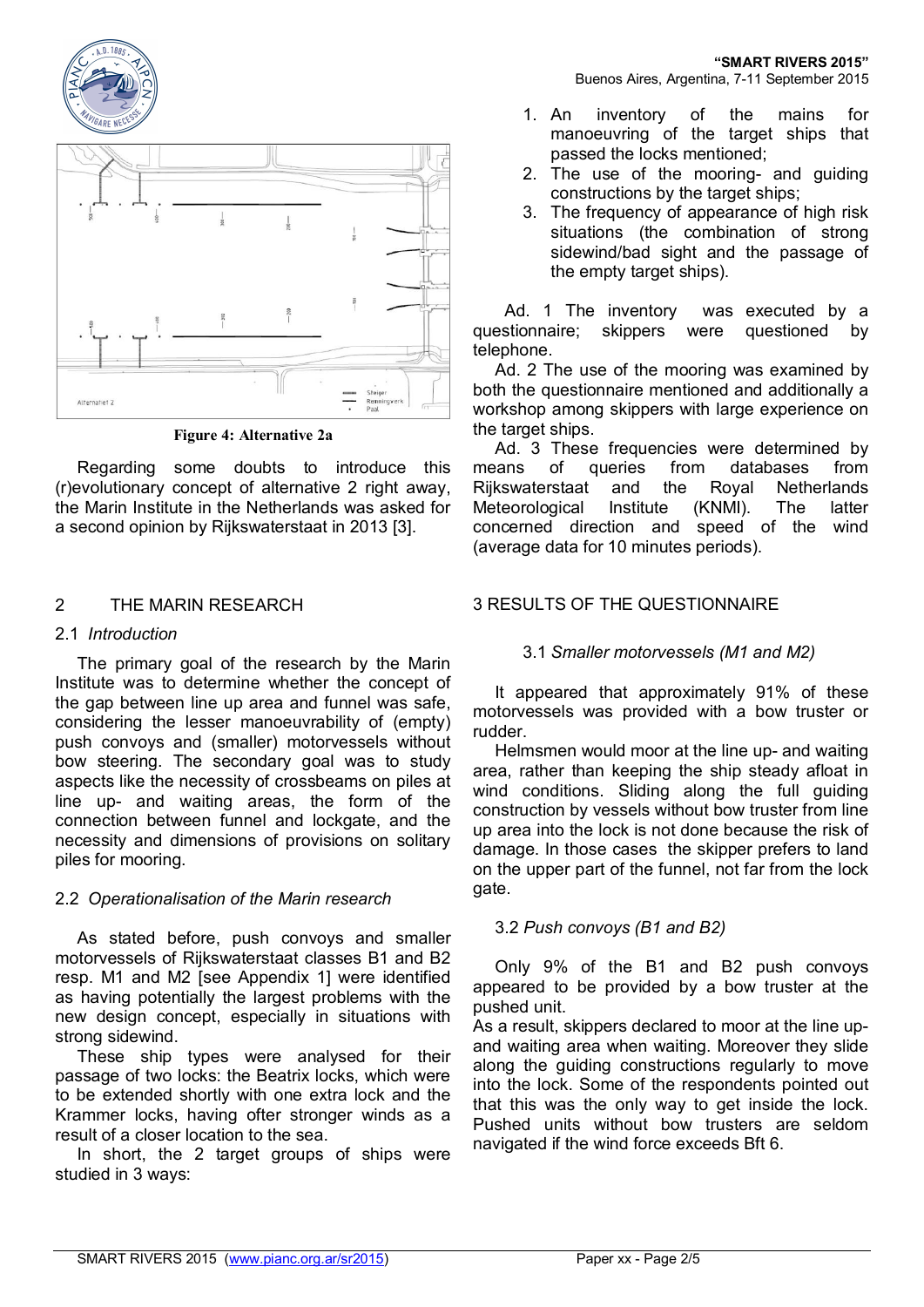

# <u>ND CONDITIONS DURING PASSAGES</u>

#### 4.1 *Introduction*

Data of target ships, passing the Krammersluis resp. the Beatrixsluis in both directions were combined with meteorological data (wind force and direction) from adjacent stations. The Marin Institute determined at the time of passage the average windforce and –direction in the 10 minutes period concerned.

#### 4.2 *Results of the data analysis*

In the case of the Krammersluis, approximately 12% of the passages appeared at windforce of 5 Bft and over. This concerns roughly for one third push convoys and for two third the smaller motorvessels.

Concerning the Beatrixsluis, this share is 3%, equally divided over the two vessel types.

Dealing with windforces of 6 Bft and over, the shares are 2% (Krammersluis) and 0.2% (Beatrixsluis).

#### 5 WORKSHOP RESULTS

#### 5.1 *Introduction*

 Aim of the workshop was to present the participants a few alternatives for design and discuss them from a practical and operational point of view. Plans concerning the Beatrixsluis, where a planned extra lock was to be fit in a spatial limited lock approach, was one of the occasions of the alternatives. Aspects were:

- Function of funnel and guiding constructions
- · Form of the funnel (length, mouth, gradient and connection to the lock head)
- · Necessity of a connection between funnel and line up area
- Assembly of the line up area: continuing cross beams and solitary piles
- · Compilation of the piles

### 5.2 *Results of the* workshop

The *function of the funnel* is twofold: facilitating vessels to slide into the lock gate and catching the sidewinds. These functions are of great importance due to the inevitable low speed and consequently vulnerability of vessels for sidewind, compared to the passage of bridgeopenings.

Regarding the *form of the funnel,* one aspect is the form of the connecting part to the lock head. According the Dutch Waterway Guidelines 2011 [1], this connection should have a curvature when locks are less wider than 1 m. as the so called 'minimum capacity lock'. This is to prevent vessels from getting jammed or hitting the opposite wall. Participants in the workshop stressed that this curved connection is not necessary. An alternative prevention is placing the first part of the guiding construction straight, extending the wall of the lock chamber. The length needed for this straight part is given by the next formula:

L >  $(B_k cos(\alpha) - B)/sin(\alpha)$ 

In which:

 $L =$  length of the connecting straight part  $B_k$  = width of the lock chamber B = beam of the reference vessel  $\alpha$  = gradient of the funnel

A direct transition from the straight part to the funnel with a gradient of  $1 : 4$  is for the push convoys acceptable.

To be able to line the vessel straight up for entrance of the lock, the distance between the line up area and the lock head should be at least the length of one pushed unit (76 m).

Referring the *connection between funnel and line up area*, it came out that this is not needed in situations with low traffic.

If this part is left out, it can be replaced by solitary piles to protect the funnel, but this solution is less suitable for the vessels regarding the risk of collision. Vessels without bow truster will need substantially more time to unmoor and line up for the lock gate. In a lesser degree this goes for vessels with bow truster as well. In situations with high traffic (>10.000 vessels annually) this delay is not acceptable. For the optimal use of the capacity of the lock a connection is necessary. A second motivation for a connection is the higher safety and ease in the lock approach: while waiting, vessels will to a higher degree moor on the line up area. As a result there is more space and clearer picture of the traffic for vessels to sail in and out of the locks. Also there is no need to navigate to the upper side (leeside) of the lock approach while waiting, thus causing potentially risky crossing courses with other traffic.

Regarding the *assembly of the line up area*, Marin concluded that this area should be provided with an ongoing construction with cross beams at locks with a high intensity / capacity quotient (I/C ratio).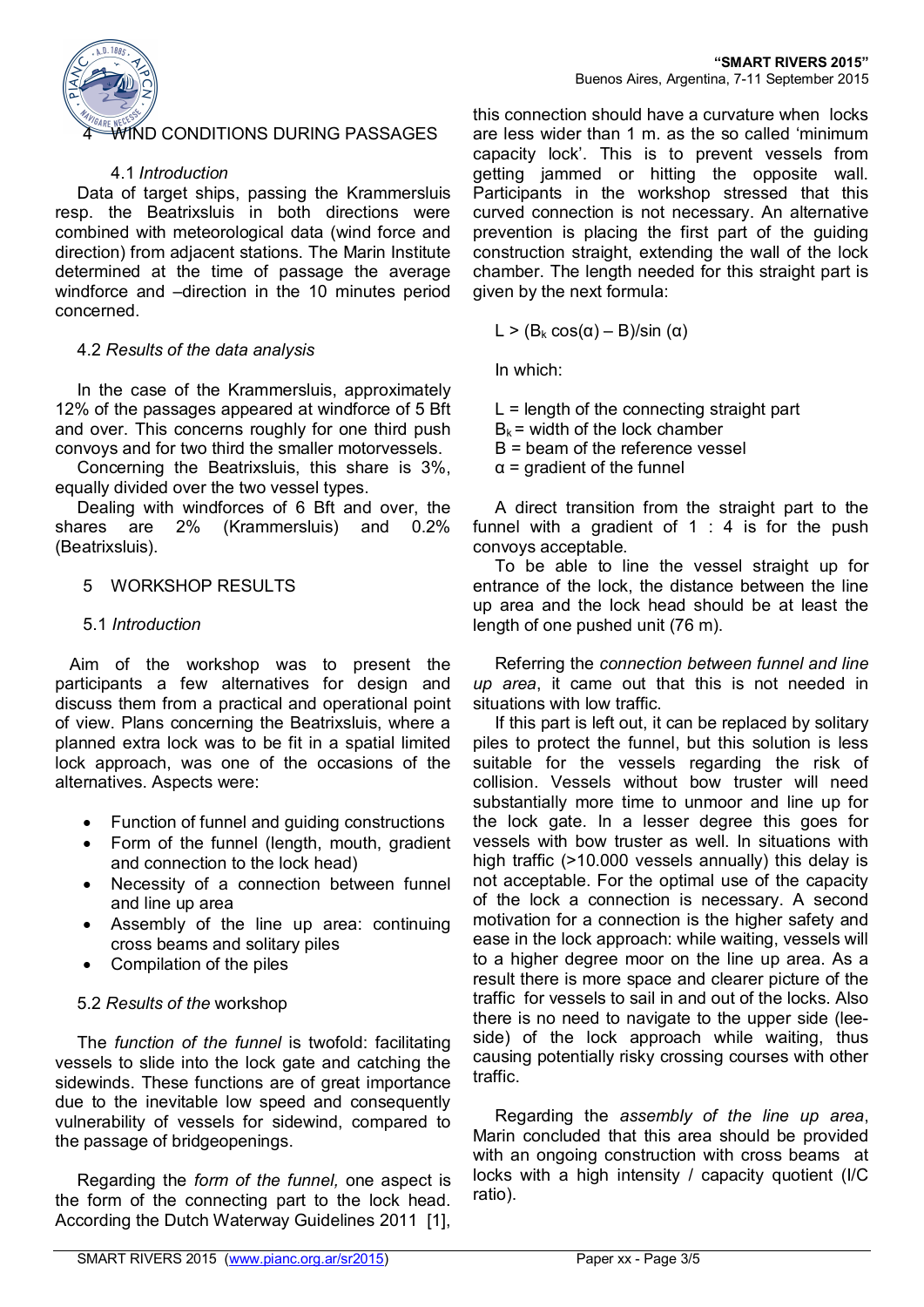

An extra advantage of this ongoing construction is the lesser damage when manoeuvers go wrong. compared to solitary piles.

At locks with a low I/C ratio, the line up area can consist of solitary piles. As limiting value the I/C ratio can be taken, leading to 15 minutes of waiting time. These parameters can be determined by traffic models, like Sivak. Alternatively, 10.000 vessels annually can be taken as limiting value.

Participants showed a strong preference for a floating construction (see figure 5 below with cross section), so they don't have to take variations in waterlevels into account.



**Figure 5: Example of a floating fender for commercial vessels**

A line up area, consisting of a partly ongoing construction, partly solitary piles can only be usefull if the target motorvessel is assured to find a mooring place at the ongoing part. Because this is not the case, this combined construction is not recommended by Marin.

Next to the line up area, the *waiting area* is situated. The waiting area can consist in all cases of solitary piles.

Concerning the *compilation of the piles*, they should be provided at the locks' waiting area with flat fendering of more then 60 cm width, to assure that a vessel always touches with 1 rib.

# 6 IMPLEMENTATION

The findings in the Marin report will be implemented in the Dutch Guidelines for Waterways 2011 [2]. A revision of these Guidelines is foreseen in 2016.

### **REFERENCES**

1. Brolsma, J.U. 2011, Onderzoek remmingwerken Zeeland – Nut en noodzaak

van de remmingwerken bij grote sluizen in Zeeland (Research on guiding constructions Zeeland – Use and necessity of guiding constructions at larger locks in Zeeland), report of *Rijkswaterstaat Dienst Verkeer en Scheepvaart.*

- 2. Brolsma, J.U. and K. Roelse 2011, Waterway Guidelines 2011 (meant for waterway design from a vessel traffic perspective), *Rijkswaterstaat Dienst Verkeer en Scheepvaart*. (http://www.rijkswaterstaat.nl/en/images/Wate rway%20guidelines%202011\_tcm224- 320740.pdf)
- 3. Hove, D. ten 2014, Versobering remmingwerken in de voorhavens van sluizen (Economising mooring and guiding constrcutions at lock approaches), *MSCN Maritime Institute Netherlands*.